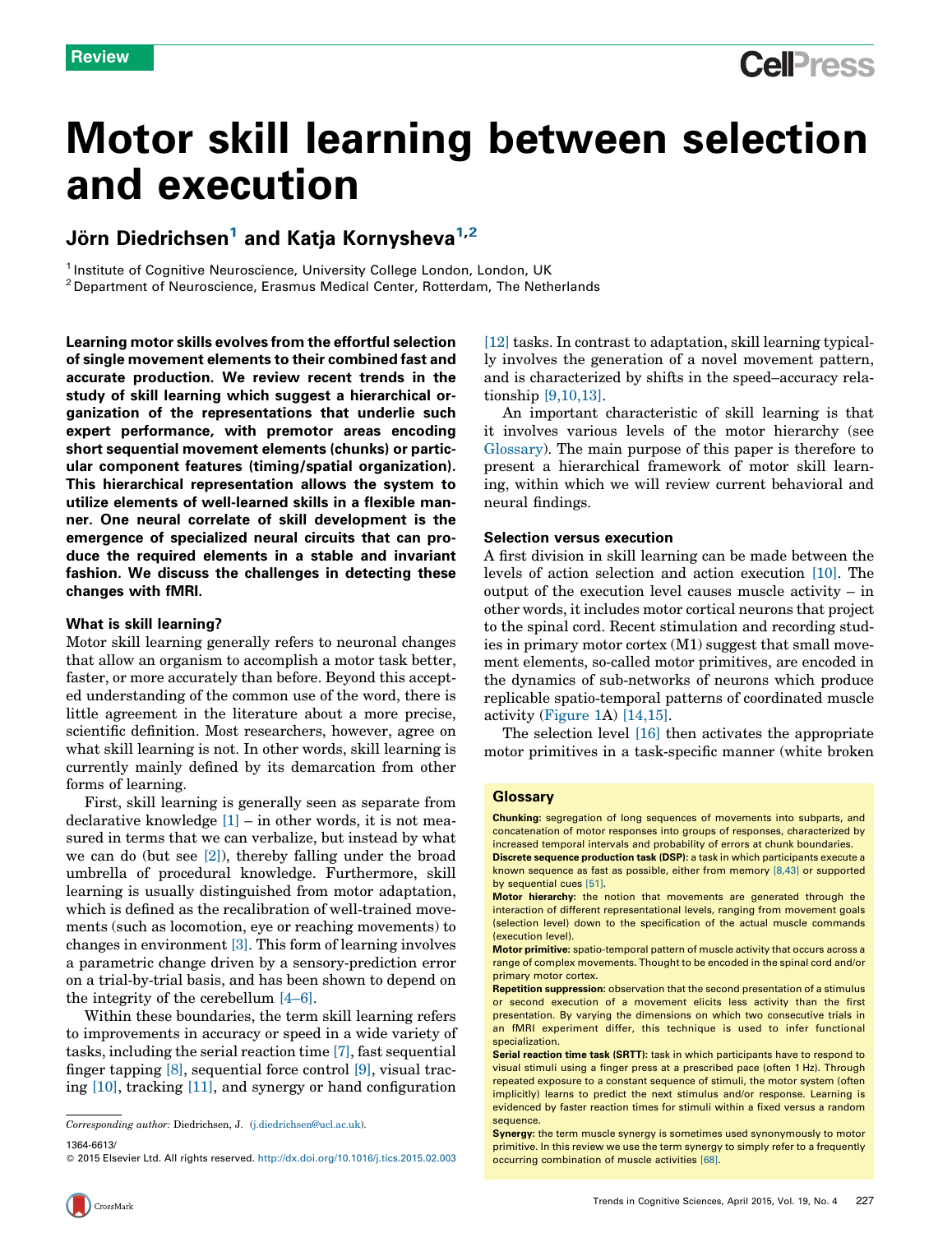<span id="page-1-0"></span>

Figure 1. Levels of skill learning. The execution level (red) encodes motor primitives, which produce stable spatio-temporal patterns of muscle activity. Each primitive is formed by a dynamical neural network with a stable state–space trajectory (indicated by the curved black lines). It is also sensitive to proprioceptive feedback from the controlled limb. (A) Early in learning, the appropriate primitives are activated (white broken lines) from the selection level (blue), and this involves explicit processing of task instruction. (B) Skill learning may involve the formation of association between the selected elements at an intermediate level (purple), which enables easier recall and production of complex sequences or movement combinations.

lines). Motor selection must be sensitive to the expected rewards, the motor cost, and task instructions. Selection is a time-consuming process because it needs to consider multiple alternatives and then settle on the most appropriate set of motor primitives – and, as for all choicereaction time tasks, the time necessary will depend on the number [\[17\]](#page-5-0) and dissimilarity [\[18\]](#page-5-0) of the response alternatives.

When learning takes place in a serial reaction time task (SRTT), initial decreases in reaction times are likely due to the fact that the selection level becomes more adept in predicting the next stimulus, rather than by improvement of the execution of the button press itself. Other motor tasks, such as visuomotor tracking or tracing of an arc [\[10\]](#page-5-0), appear to involve learning at the execution level – the person knows exactly which movement to select, but improves the speed and accuracy with which this movement can be executed. Many skill-learning tasks, however, involve learning both at the selection and the execution level, with learning possibly progressing from an abstract to a more motor-oriented representation [\[19\]](#page-5-0). For example, in the discrete sequence production task (DSP), learning starts as in the SRTT at the selection level as the participant remembers the sequence. Because there is no imposed temporal gap between responses, the learner will then form an execution-oriented sequence representation that allows production of the elements in rapid succession (Figure 1B).

The formation of skill representations reduces the load at the selection level: the next action does not have to wait for the time-consuming processes of memory recall or stimulus-response mapping [\[20,21\]](#page-5-0). Instead, the selection level only needs to trigger the corresponding network, which binds the execution elements into one dynamical control network.

This process predicts that the learner should be able to produce movements using less motor planning or preparation time. Indeed, shifts in time–accuracy trade-offs should be considered as one of the hallmarks of skill learning [\[9,10\].](#page-5-0) A recent study [\[13\]](#page-5-0) demonstrates such shifts also occur when learning to reach during mirror-reversed feedback. By contrast, a very similar task – adaptation to a visual rotation – does not show a time–accuracy trade-off. These results indicate that visual rotations are learned through recalibration of already automatized processes (adaptation) while mirror-reversal is initially achieved through a time-consuming selection processes, followed by subsequent automatization (skill learning).

Although skill improvements can be achieved through the formation of a new motor primitive at the execution level, many studies provide evidence that such representations are formed in a hierarchical fashion, with encoding also occurring at an intermediate level between selection and execution (purple, Figure 1B). Such hierarchical representations would allow generalization and the flexible generation of novel behaviors ([Box](#page-2-0) 1).

Automatization of selection processes may not be limited to sequential tasks, and may also extend to the simultaneous activation of specific groups of muscles – the learning of new synergies. For example, in a recently developed finger configuration task [\[12\]](#page-5-0), participants had to press down with a selected set of fingers onto a keyboard, while stabilizing the force produced by the nonselected set. Initially, participants were unable to produce some of these configurations directly, because the required muscle synergy was very unnatural. Instead participants sequentially adjusted each finger, slowly approximating the correct configuration. After multiple days of training they generated the same hand configuration directly in one coordinated movement. Thus, through learning participants moved from sequential selection to the development of a new synergy.

Most movement tasks involve both sequence and synergy learning. For example, a tennis serve involves the sequence of throwing the ball, taking a back swing, and accelerating the arm forward. Each of these phases involves the coordination of multiple body parts. A skill representation would bind these disparate elements together into a single skilful sequence of multi-joint movements.

#### Neuronal correlates: recruitment versus efficiency

What are the neural correlates of skill learning? Investigation of this question is complicated by the fact that plasticity may involve multiple overlapping processes. Learning leads to neuronal recruitment – in other words, neurons not previously activated by the task become engaged [\[22,23\].](#page-5-0) This process may explain why the activity observed in fMRI studies often increases with learning [\[8,24–26\].](#page-5-0)

Equally commonly, however, studies find that activity decreases with learning, especially after prolonged training [\[27–31\].](#page-5-0) Often these signal decreases are interpreted as a sign the region has stopped to play a role in the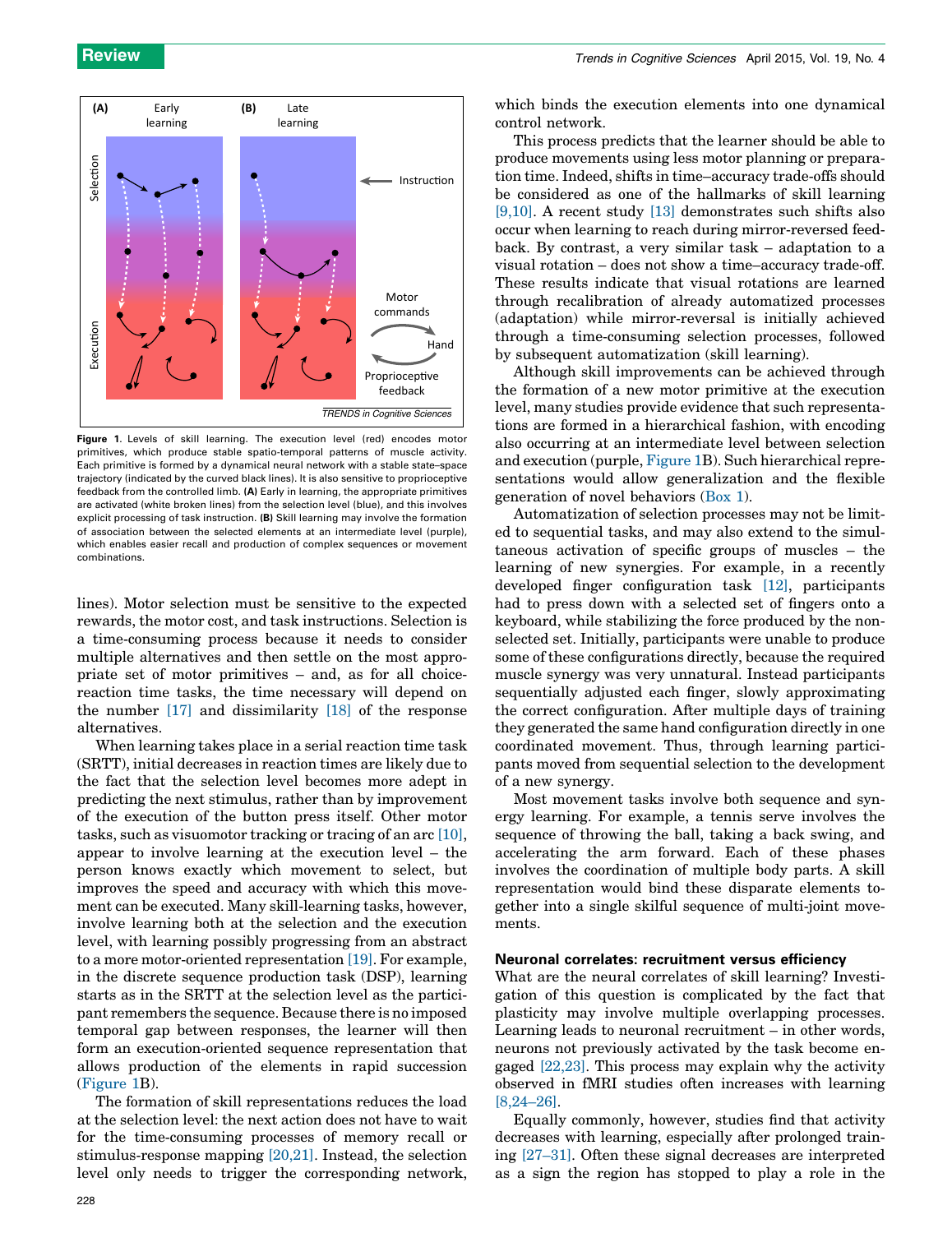#### <span id="page-2-0"></span>Box 1. Intermediate-level learning

Automatization of an effortful selection process could take place in two ways. The repeated simultaneous or sequential selection of motor primitives could lead to the formation of a new execution-level representation that encodes the whole complex movement (sequence/synergy) (Figure IA). This predicts that pyramidal tract neurons in M1 are activated for a particular complex movement, but not for the constituent movement elements when executed in isolation. An execution-level representation requires a representation of all implementation details of each skilled movement.

Alternatively, the sequence or synergy could be represented at an intermediate level (Figure IB). Structurally, such representations would be formed through similar dynamical systems as in Figure IA – this would, however, not specify the implementation details of each movement, but instead call upon the simpler motor primitives at the execution level. This predicts that pyramidal tract neurons are activated similarly whether the movement element is executed in isolation or in the context of a complex movement. By contrast, in premotor areas neurons should be sensitive to the context of the action, for example, by firing only for particular sequential transitions between movement elements [\[58,69\].](#page-6-0)

An execution-level representation predicts that learning a specific hand movement as part of one sequence should not generalize to another sequence. By contrast, an intermediate-level representation allows transfer because the two sequences would rely on the same execution-level representation. A professional pianist who can execute a specific chord transition within a new context would therefore rely on such intermediate representation. Similarly, transfer between hands must also rely on a representation that can activate appropriate movement primitives for either hand [\[70\].](#page-6-0) Thus, intermediate-level representations provide efficient and flexible encoding for complex movements.

production of the movement, and that the skill is now represented elsewhere [\[32\]](#page-5-0).

It is also possible, however, that the region continues to preform the same function, but does so using less presynaptic activity – in other words it has increased its efficiency [\[33\]](#page-6-0). A dramatic example comes from a recent study showing decreased metabolic activity after extended sequence training in primates [\[34\]](#page-6-0) – despite approximately matched activity of output neurons for trained and untrained movements. These findings may be interpretable with the emergence of a single dynamical system or motor primitive that is able to generate the desired behavior without further input from the selection level.

The overlap of neuronal recruitment and increased efficiency has made inferences from fMRI studies problematic. There is evidence for both increases and decreases in motor and premotor areas [\[35\],](#page-6-0) which may also depend on the phase of learning ([Box](#page-3-0) 2). Although a recent metaanalysis [\[36\]](#page-6-0) suggests a consistent picture with activity increases in premotor cortex with learning, these results are biased by the fact that the authors only considered signal increases; when considering only negative changes in a complimentary analysis, they found evidence for decreases in similar areas. Thus, learning may lead to both signal increases and decreases – which in the worst case may average each other out, making learning-related changes invisible to classical fMRI analysis.

#### Neuronal correlates: stabilization and specialization

An important alternative idea in the search for neural correlates of skill learning is that training leads to the

By contrast, encoding at the execution level enables the system to optimize details of the movement elements that are specific to the context. Co-articulation - the change of kinematics or dynamics dependent on the preceding or following movement- is found in many contexts, including sequential arm movements [\[71\].](#page-6-0) Intermediate-level representations would not allow full co-articulation because the individual movement elements must remain operational in other contexts.

Evidence for an intermediate-level presentation is provided by increased skill encoding in premotor and supplementary motor areas [\[43\],](#page-6-0) and by the relatively flexible generalization of learned movement skills [\[12\].](#page-5-0) Furthermore, an intermediate representation allows hierarchical chunking of action sequences and modular representations (see main text).



Figure I. Differentiating execution- and intermediate-level skill representations.

stabilization of the underlying neural network [\[37\]](#page-6-0). Reductions in neural variability during the production of the skill with learning have been observed in several different systems [\[22,38–40\].](#page-5-0) Concomitant with these neuronal changes, the skilled behavior itself also becomes more invariant [\[41–43\]](#page-6-0). As a result, it is often unclear whether the reduced neural variability causes the decrease in motor variability or whether it is the indirect consequence of reductions in variability in motor execution and subsequent sensory feedback. However, recent studies have attempted to control for this confound and still show clear decreases in neural variability for matched behavioral output [\[42\]](#page-6-0).

The reduction of neural variability can be taken as a sign for the emergence of a new, specialized skill representation that can stably reproduce the same spatiotemporal output [\(Figure](#page-1-0) 1B). Could these changes be revealed in the human brain using fMRI? Even though different skilled movements will engage overlapping populations of neurons, functionally related neurons may cluster closely enough in space [\[44\]](#page-6-0) to make these differences detectable using high-resolution imaging. Differences between activity patterns associated with different complex movements have recently been revealed using multi-voxel pattern analysis [\[45,46\]](#page-6-0). Furthermore, it has been shown that, with learning, the differences between these patterns increase relative to noise [\[43\]](#page-6-0), supporting the notion that skill learning leads to increased neuronal specialization. Evidence for increased functional specialization also comes from fMRI studies using repetition suppression [\[31\].](#page-5-0)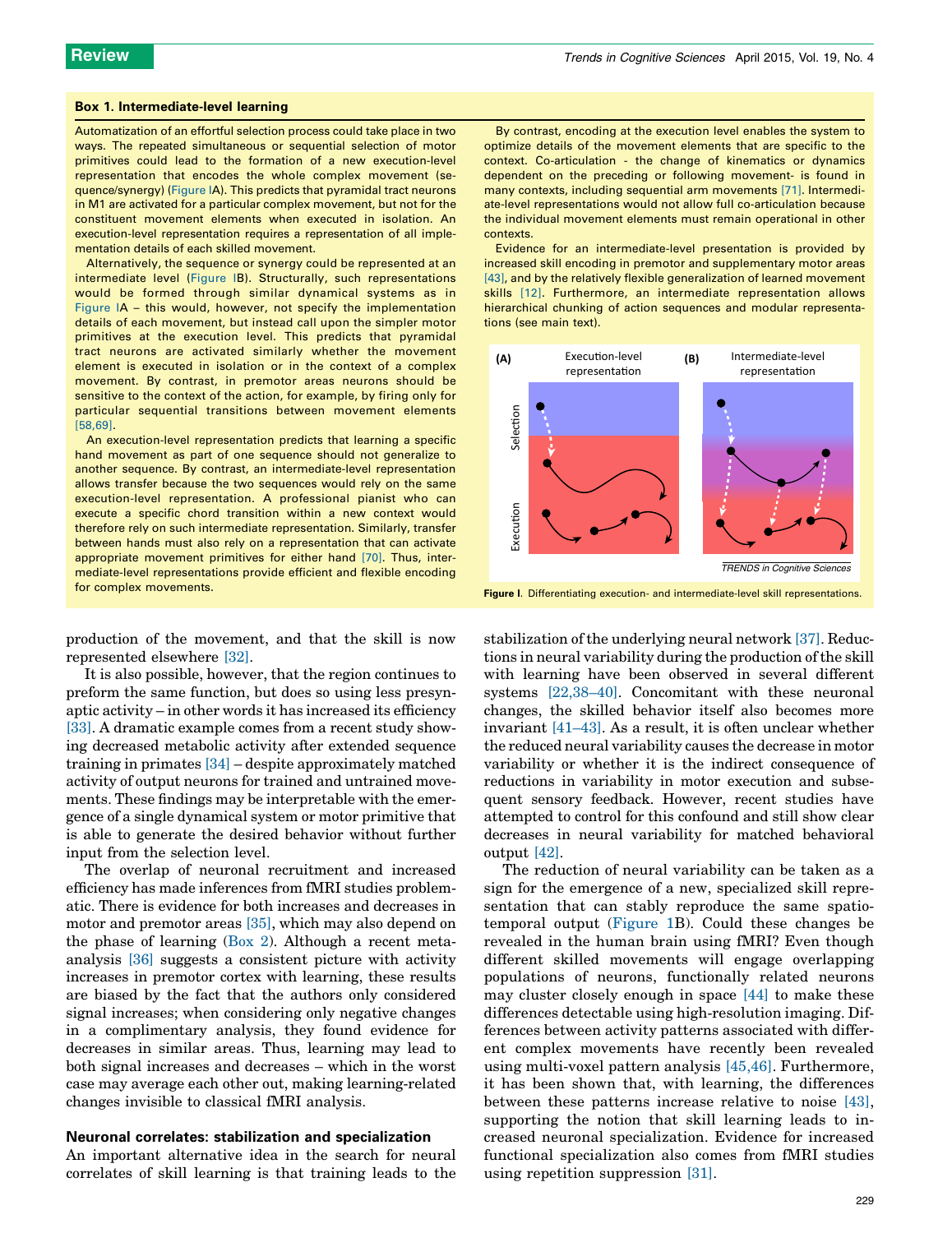#### <span id="page-3-0"></span>Box 2. Stages of learning

Skill learning is associated with complex, often non-monotonic, changes of neural activity across the time-course of learning [\[31\].](#page-5-0) Early phases of learning are often associated with increases in overall activity, followed by reductions in activity and neural variability in later phases [\[22\]](#page-5-0). This has led to the idea that skill learning develops in discrete stages with different learning rules and plasticity mechanisms [\[72,73\]](#page-6-0). While stages of learning may be a useful descriptive concept, it is very tempting to use it to explain non-linear changes across the time-course of learning, which is a form of circular reasoning (using a descriptor of Y to explain Y). The problem is that we currently do not have a clear behavioral criterion to distinguish different stages and to determine when one transitions into the next. While the rate of learning slows down as learning progresses, the same is true for simple exponential decay, which is governed by a single process. An absolute temporal criterion also cannot be found – a recent review allows the early stage of learning to last between 'minutes' to 'several months' – depending on the situation [\[72\].](#page-6-0)

For the concept of learning stages to be fruitful, a description of the underlying processes is required. What signals the motor system to re-enter the stage of 'early' learning? What dictates the transition to 'late' stages of learning? Until independent criteria are established, the notion of learning stages remains descriptive without explanatory value. Indeed, it is more likely that the explanation for non-monotonic neuronal changes arise from the interplay of multiple plasticity processes that are always active no matter whether we are early or late in learning, similarly to current proposed models for adaptation [\[74\]](#page-6-0).

These new representational analysis methods are therefore beginning to provide new insight into the neural organization of skill. Traditionally, signal decreases in premotor areas have been taken to indicate that these regions only play a role early in learning, and later make way to more execution-related representations [\[32,35\]](#page-5-0). It can be shown that some premotor regions actually exhibit a stronger representation of the learned skill despite equal or lower overall activity [\[43\].](#page-6-0) More importantly, it is now possible to more precisely pinpoint the actual structure of such representations (see below and [\[47\]](#page-6-0)).

#### Chunking

Motor chunking is one of the key arguments for a hierarchical representation of motor skill. Proposed by Lashley in 1951 [\[48\]](#page-6-0), the concept of motor chunking has come again to prominence over the last years. With learning, in addition to sequence completion becoming faster and more accurate, performance starts to show idiosyncratic temporal groupings or chunks [\[49\].](#page-6-0) Elementary movements that are bound into one chunk (Figure 2A) are retrieved faster and more accurately than when the selection level triggers them individually [\[50\]](#page-6-0). In addition to a more fluent sequence production, this hierarchical organization also has the advantage that acquired chunks can be used in the context of novel sequences [\[49\]](#page-6-0). For example, learning of one sequence (S1) that consists of two chunks (C1, C2) generalizes to the execution of another sequence (S2), which contains the same chunks in a different order (Figure 2B). Thus, a chunk- or intermediate-level representation of motor skills ensures both flexibility and efficiency in motor skill learning.

One challenge is to identify chunk boundaries from behavioral data. Traditionally, chunks were defined by



Figure 2. Hierarchical representation enables movement chunking. (A) Sequence units at the selection level can trigger chunks (C1, C2) at the intermediate level (purple), which then in turn trigger individual movement elements (F1–F5). The chunk representations are efficiently shared across sequences S1 and S2. (B) Training on sequence S1 can lead to behavioral savings (faster and more accurate production) in novel sequences. Savings occur when the acquired chunks (C1 and C2) are preserved (S2), but not when they are broken up (S3).

especially long temporal gaps or error increases at the beginning of the chunk  $[49,51,52]$ . One group has suggested [\[53\]](#page-6-0) that the correlational structures between neighboring inter-press-intervals (IPIs) may also be used as a criterion for chunk length. They hypothesized that IPIs are correlated more within than between chunks, because within each chunk the individual presses are controlled by a common process.

Whereas older approaches require averaging across trials, recent methods are able to detect chunks at a trial-by-trial level while still using the consistency of IPI profiles across a series of trials [\[54\].](#page-6-0) A Bayesian model has been been proposed [\[55\]](#page-6-0) that combines response times and error rates, as well as their correlations across presses, to detect chunk boundaries with high sensitivity. The new approach enables automatic detection of dynamic changes in chunking structure over the course of learning, and provides evidence not only for the segregation of sequences into chunks but also for the increase of chunk length with learning (concatenation).

At a neural level, chunk formation is likely distributed across cortical premotor and striatal centers. A recent study in mice has shown firing patterns in both the direct and indirect pathways that suggest a role of the basal ganglia in chunk selection and execution [\[56\].](#page-6-0) Some striatal medium spiny neurons showed phasic activity increases at the beginning of a series of four lever presses, suggesting a role in the initiation of the chunk. Others exhibited tonic increases of decreases in the firing rate during chunk execution, possibly providing sustained disinhibition of the selected motor chunk. Importantly, the majority of cells were specific to the actions performed, but invariant to the speed of these actions. This suggests that the striatum is involved in controlling whole chunks of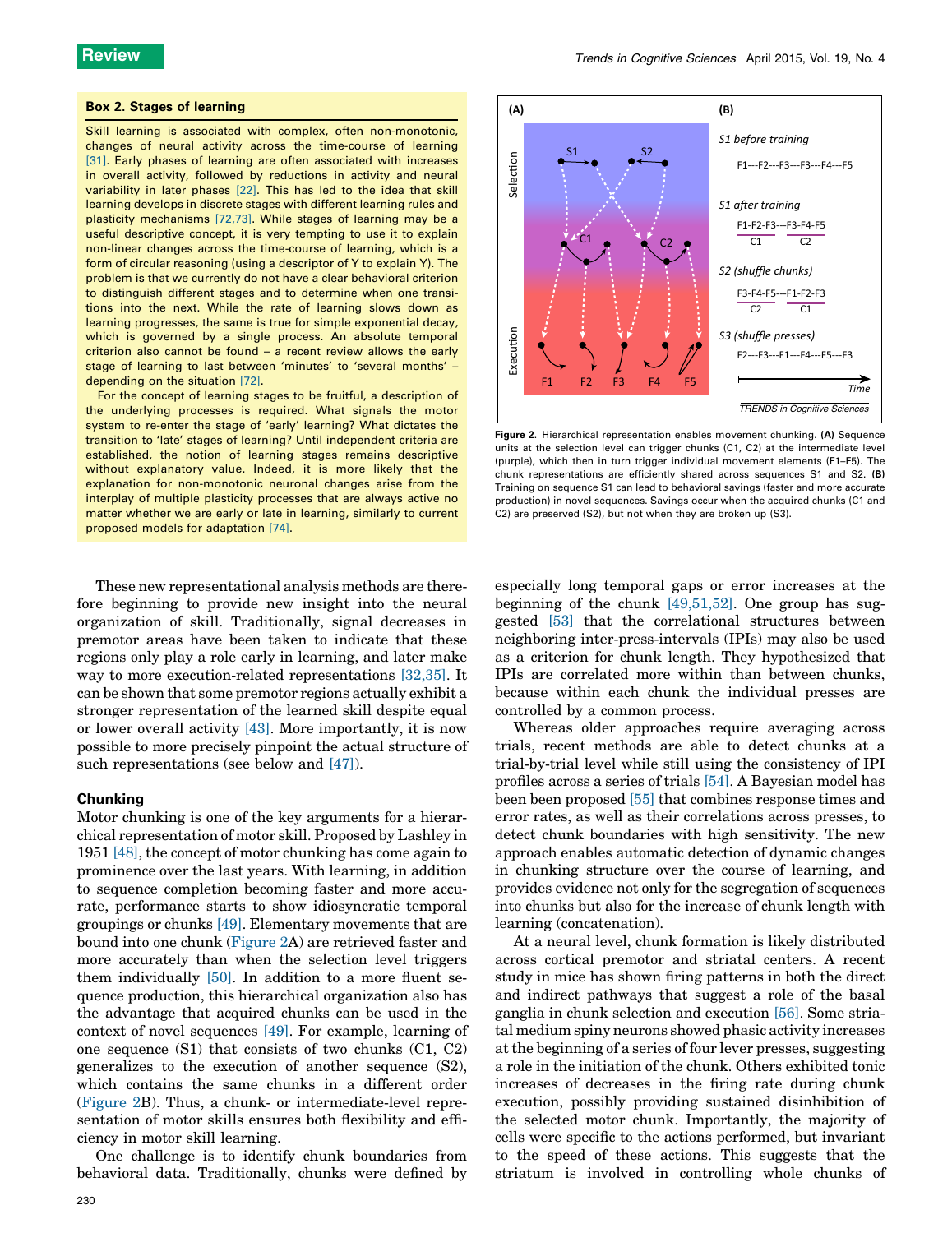concatenated movements without representing the implementation details of the movement elements.

These findings are paralleled by human neuroimaging experiments identifying that stronger concatenation of adjacent motor elements into a chunk correlates with increased blood oxygen level-dependent (BOLD) activity in the bilateral putamen [\[54\].](#page-6-0) Non-invasive stimulation in humans has also demonstrated that the pre-SMA [\[57\]](#page-6-0) is crucial for chunk initiation – corresponding to electrophysiological findings suggesting that individual units in the pre-SMA are tuned to whole three-element series of movements [\[58\].](#page-6-0) These results indicate that the basal ganglia, SMA, and pre-SMA play an important role in a more abstract representation of movement chunks, consistent with the proposed roles of representations at the selection and intermediate levels.

#### Modularity of skill features

The dynamical systems view holds that the spatio-temporal evolution of an action is encoded in the intrinsic dynamics of a pattern generator at the execution level [\[15\]](#page-5-0). For simple movements, such as reaching, the required muscle commands seem to be inseparably represented from their timing [\[59\]](#page-6-0). Recent computational work further shows that this principle could scale up to more complex sequential movements such as writing a full word [\[60\]](#page-6-0). Thus, in this low-level view of motor skill encoding (see [Figure](#page-2-0) IA in [Box](#page-2-0) 1), complex movements are represented as an integrated whole.

By contrast, the motor system may acquire a more flexible representation of movement sequences that specifies their organization in space and time separately (Figure 3A). Both the spatial (black dots) and the temporal sequence (red dots) could be represented at the intermediate level and interact when triggering the corresponding execution-level representations of individual movements. Indeed, recent behavioral work advocates such an organization [\[47,61\].](#page-6-0) Participants were trained on specific spatio-temporal sequence of finger presses. Their performance was then assessed when the temporal feature (the rhythm), the spatial feature (the sequence of keys), or both were changed (Figure 3B). Consistent with an intermediate-level representation, they showed a behavioral advantage in both the spatial and temporal transfer conditions as compared to a novel spatio-temporal sequence (Figure 3C; see also [\[62\]\)](#page-6-0). Using multivariate analysis of fMRI data, a direct correlate of the independent representation of spatial and temporal features could be shown in overlapping regions in premotor cortex (Figure 3D) [\[47\].](#page-6-0) By contrast, M1 represented the two sequence features in non-separable fashion. This distribution of sequence encoding provides clear evidence for a hierarchical representation of skill.

A similar dissociation in the representation of sequences has been found in song birds [\[63\]](#page-6-0). Using aversive auditory conditioning, the authors were able to teach animals to selectively change temporal and spectral features of their song. The basal ganglia analog was required for the modification of the spectral properties (pitch), but not for changes in the temporal structure. By contrast, the activity in HVC (an analog to the premotor cortex) reflected the temporal but not spectral features of the song. Moreover,



Figure 3. Modular representation of sequence features. (A) Separate representation of temporal (red dots, a longer and a shorter interval) and spatial (black dots) sequence features [\[75\]](#page-6-0). The temporal representation modulates the signal originating from two different spatial representations (black broken arrows) [\[61\].](#page-6-0) This allows two different sequences S1 and S2 to utilize the same learned temporal structure. (B) Participants were trained on a specific spatio-temporal sequence (green) and then tested on a novel sequence (black) or on sequences that retaining either the temporal (red) or spatial (blue) structure. (C) Reaction-time results indicate independent transfer of spatial and temporal features to test conditions. Stars indicate significant differences. Circle indicate outliers in the data. (D) Separate but partially overlapping spatial (blue) and temporal (red) representations of finger sequences can be revealed bilaterally in premotor cortex (PMC) using multi-voxel pattern analysis. The two features are integrated in contralateral primary motor cortex (M1) only (green). Panels (B–D) are adapted, with permission, from [\[47\]](#page-6-0).

recent studies involving timed tapping sequences in monkeys suggest that individual units in medial premotor areas can encode not only the intervals between movements but also their unique position in the sequence of movements [\[64,65\]](#page-6-0), suggesting a dedicated representation for the temporal features of movement sequences. A modular representation of temporal and spatial features at an intermediate level allows the learner to flexibly perform a trained sequence of movements in space with a new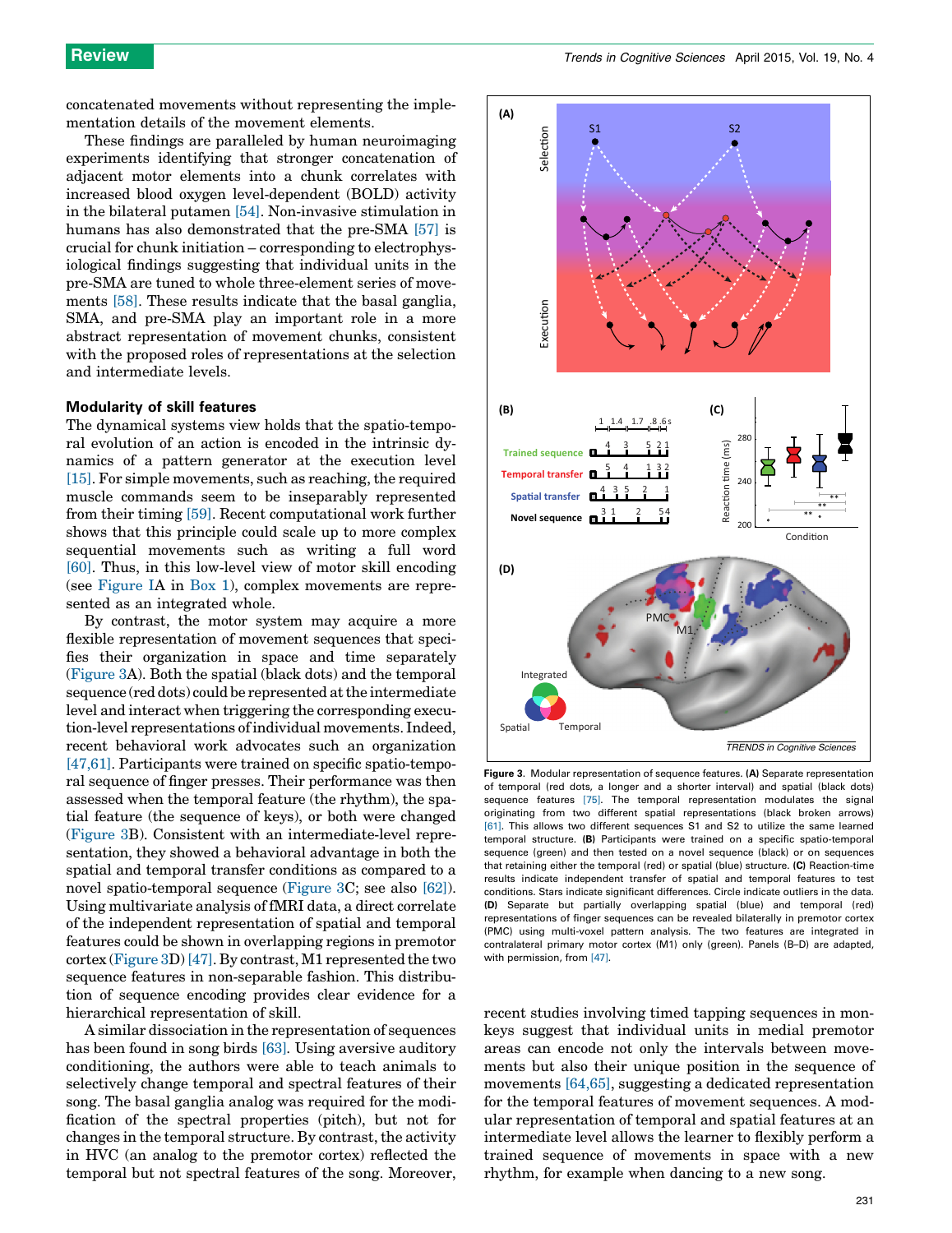#### <span id="page-5-0"></span>Box 3. Outstanding questions

- Neural specialization: human imaging work has suggested that, when people learn multiple skilled movements, each movement becomes associated with a unique activity pattern [\[43\].](#page-6-0) There are currently very few animal models for this process. Such experiments would have the potential to illuminate how different movements are encoded in overlapping population of neurons, and shed light on the neural basis of interference.
- Long-term learning: does skill learning always progress from more abstract to more execution-oriented representations [19]? Or is skilled performance characterized by a strengthening of the hierarchical and modular structure of skill representations? How do neocortex, basal ganglia, and cerebellum interact to give rise to consolidated motor memories?
- Chunking of action sequences: what determines the formation of chunks versus the integrated representation of whole action sequences? Which neuronal mechanisms underlie the control of chunks?
- Modularity of skilled movement representations: is the separation into movement features a universal property of motor skill representation? How do different movement effectors (fingers vs vocal apparatus) or different kinematics (continuous vs discrete movements) influence how skilled movement sequences are stored?
- **Feedforward versus feedback control**: although the literature on skill learning emphasizes tasks that rely mostly on feedforward control, many skills in real life, such as skiing, playing tennis, or juggling, heavily depend on feedback. How does the brain learn to react more efficiently to incoming sensory information?

## Concluding remarks

The nextimportant challenge is to understand the neuronal underpinnings of hierarchical skill encoding (outstanding questions are listed in Box 3). Note that our current model is mainly representational and that we have resisted the temptation to provide a direct mapping between the different levels and specific neural regions because this relationship is likely to be complex. For example, different subregions of both cerebellum and basal ganglia form partially parallel loops with multiple cortical regions [\[66\]](#page-6-0) and may therefore play a role in each of the levels. Consistent with this idea, it has been suggested that basal ganglia circuits play a role both in the selection of action, as well as in the binding of action elements into larger chunks [\[67\]](#page-6-0).

Hierarchical encoding of motor skills endows the system with the ability to efficiently generate new combinations of motor primitives without the necessity of forming execution-related representations de novo. The behavioral advantage of this architecture may explain why evolution has not simply expanded the primary motor cortex with direct access to the spinal cord, but instead has resulted in the emergence of several premotor areas with predominantly indirect cortico-spinal projections via M1.

#### Acknowledgments

We would like to thank Nobuhiro Hagura, Jing Xu, and the Motor Control Lab for comments on the earlier versions of the manuscript. The paper was supported by a grant from the Wellcome trust (094874/Z/10/Z) and James McDonnell foundation, both to J.D., and a Sir Henry Wellcome Fellowship (098881/Z/12/Z) to K.K.

#### References

- 1 [Schacter,](http://refhub.elsevier.com/S1364-6613(15)00027-3/sbref0750) D.L. and Tulving, E., eds (1994) Memory Systems 1994, MIT [Press](http://refhub.elsevier.com/S1364-6613(15)00027-3/sbref0750)
- 2 Stanley, J. and [Krakauer,](http://refhub.elsevier.com/S1364-6613(15)00027-3/sbref0380) J.W. (2013) Motor skill depends on [knowledge](http://refhub.elsevier.com/S1364-6613(15)00027-3/sbref0380) of facts. Front. Hum. Neurosci. 7, 503
- 3 Wolpert, D.M. et al. (2011) Principles of [sensorimotor](http://refhub.elsevier.com/S1364-6613(15)00027-3/sbref0385) learning. Nat. Rev. [Neurosci.](http://refhub.elsevier.com/S1364-6613(15)00027-3/sbref0385) 12, 739–751
- 4 [Diedrichsen,](http://refhub.elsevier.com/S1364-6613(15)00027-3/sbref0390) J. et al. (2005) Cerebellar involvement in anticipating the [consequences](http://refhub.elsevier.com/S1364-6613(15)00027-3/sbref0390) of self-produced actions during bimanual movements. J. [Neurophysiol.](http://refhub.elsevier.com/S1364-6613(15)00027-3/sbref0390) 93, 801–812
- 5 Tseng, Y.W. et al. (2007) Sensory prediction errors drive [cerebellum](http://refhub.elsevier.com/S1364-6613(15)00027-3/sbref0395)dependent adaptation of reaching. J. [Neurophysiol.](http://refhub.elsevier.com/S1364-6613(15)00027-3/sbref0395) 98, 54–62
- 6 Smith, M.A. and [Shadmehr,](http://refhub.elsevier.com/S1364-6613(15)00027-3/sbref0400) R. (2005) Intact ability to learn internal models of arm dynamics in [Huntington's](http://refhub.elsevier.com/S1364-6613(15)00027-3/sbref0400) disease but not cerebellar degeneration. J. [Neurophysiol.](http://refhub.elsevier.com/S1364-6613(15)00027-3/sbref0400) 93, 2809–2821
- 7 Willingham, D.B. (1998) A [neuropsychological](http://refhub.elsevier.com/S1364-6613(15)00027-3/sbref0405) theory of motor skill [learning.](http://refhub.elsevier.com/S1364-6613(15)00027-3/sbref0405) Psychol. Rev. 105, 558–584
- 8 Karni, A. et al. (1995) [Functional](http://refhub.elsevier.com/S1364-6613(15)00027-3/sbref0410) MRI evidence for adult motor cortex [plasticity](http://refhub.elsevier.com/S1364-6613(15)00027-3/sbref0410) during motor skill learning. Nature 377, 155–158
- 9 Reis, J. et al. (2009) [Noninvasive](http://refhub.elsevier.com/S1364-6613(15)00027-3/sbref0415) cortical stimulation enhances motor skill acquisition over multiple days through an effect on [consolidation.](http://refhub.elsevier.com/S1364-6613(15)00027-3/sbref0415) Proc. Natl. Acad. Sci. U.S.A. 106, [1590–1595](http://refhub.elsevier.com/S1364-6613(15)00027-3/sbref0415)
- 10 [Shmuelof,](http://refhub.elsevier.com/S1364-6613(15)00027-3/sbref0420) L. et al. (2012) How is a motor skill learned? Change and [invariance](http://refhub.elsevier.com/S1364-6613(15)00027-3/sbref0420) at the levels of task success and trajectory control. J. [Neurophysiol.](http://refhub.elsevier.com/S1364-6613(15)00027-3/sbref0420) 108, 578–594
- 11 Imamizu, H. et al. (2000) Human [cerebellar](http://refhub.elsevier.com/S1364-6613(15)00027-3/sbref0425) activity reflecting an [acquired](http://refhub.elsevier.com/S1364-6613(15)00027-3/sbref0425) internal model of a new tool. Nature 403, 192–195
- 12 [Waters-Metenier,](http://refhub.elsevier.com/S1364-6613(15)00027-3/sbref0430) S. et al. (2014) Bihemispheric transcranial direct current stimulation enhances [effector-independent](http://refhub.elsevier.com/S1364-6613(15)00027-3/sbref0430) representations of motor synergy and sequence learning. J. Neurosci. 34, [1037–1050](http://refhub.elsevier.com/S1364-6613(15)00027-3/sbref0430)
- 13 Telgen, S. et al. (2014) Mirror [reversal](http://refhub.elsevier.com/S1364-6613(15)00027-3/sbref0435) and visual rotation are learned and consolidated via separate [mechanisms:](http://refhub.elsevier.com/S1364-6613(15)00027-3/sbref0435) recalibrating or learning de novo? J. Neurosci. 34, [13768–13779](http://refhub.elsevier.com/S1364-6613(15)00027-3/sbref0435)
- 14 Overduin, S.A. et al. (2012) [Microstimulation](http://refhub.elsevier.com/S1364-6613(15)00027-3/sbref0440) activates a handful of muscle synergies. Neuron 76, [1071–1077](http://refhub.elsevier.com/S1364-6613(15)00027-3/sbref0440)
- 15 [Churchland,](http://refhub.elsevier.com/S1364-6613(15)00027-3/sbref0445) M.M. et al. (2012) Neural population dynamics during [reaching.](http://refhub.elsevier.com/S1364-6613(15)00027-3/sbref0445) Nature 487, 51–56
- 16 Cisek, P. (2012) Making decisions through a [distributed](http://refhub.elsevier.com/S1364-6613(15)00027-3/sbref0450) consensus. Curr. Opin. [Neurobiol.](http://refhub.elsevier.com/S1364-6613(15)00027-3/sbref0450) 22, 927–936
- 17 Hick, W.E. (1952) On the rate of gain of [information.](http://refhub.elsevier.com/S1364-6613(15)00027-3/sbref0455) Q. J. Exp. Psychol. [\(Colchester\)](http://refhub.elsevier.com/S1364-6613(15)00027-3/sbref0455) 4, 11–26
- 18 Rosenbaum, D.A. et al. (1988) In defense of the advance [specification](http://refhub.elsevier.com/S1364-6613(15)00027-3/sbref0460) [hypothesis](http://refhub.elsevier.com/S1364-6613(15)00027-3/sbref0460) for motor control. Psychol. Res. 50
- 19 Hikosaka, O. et al. (2002) Central [mechanisms](http://refhub.elsevier.com/S1364-6613(15)00027-3/sbref0465) of motor skill learning. Curr. Opin. [Neurobiol.](http://refhub.elsevier.com/S1364-6613(15)00027-3/sbref0465) 12, 217–222
- 20 Gobet, F. et al. (2001) Chunking [mechanisms](http://refhub.elsevier.com/S1364-6613(15)00027-3/sbref0470) in human learning. Trends Cogn. Sci. 5, [236–243](http://refhub.elsevier.com/S1364-6613(15)00027-3/sbref0470)
- 21 Miller, G.A. (1956) The magical [number](http://refhub.elsevier.com/S1364-6613(15)00027-3/sbref0475) seven plus or minus two: some limits on our capacity for processing [information.](http://refhub.elsevier.com/S1364-6613(15)00027-3/sbref0475)Psychol. Rev. 63, 81–97
- 22 Costa, R.M. et al. (2004) Differential [corticostriatal](http://refhub.elsevier.com/S1364-6613(15)00027-3/sbref0480) plasticity during fast and slow motor skill learning in mice. Curr. Biol. 14, [1124–1134](http://refhub.elsevier.com/S1364-6613(15)00027-3/sbref0480)
- 23 Nudo, R.J. et al. (1996) [Use-dependent](http://refhub.elsevier.com/S1364-6613(15)00027-3/sbref0485) alterations of movement [representations](http://refhub.elsevier.com/S1364-6613(15)00027-3/sbref0485) in primary motor cortex of adult squirrel monkeys. J. [Neurosci.](http://refhub.elsevier.com/S1364-6613(15)00027-3/sbref0485) 16, 785–807
- 24 [Shmuelof,](http://refhub.elsevier.com/S1364-6613(15)00027-3/sbref0490) L. et al. (2014) The neural correlates of learned motor acuity. J. [Neurophysiol.](http://refhub.elsevier.com/S1364-6613(15)00027-3/sbref0490) 112, 971–980
- 25 Penhune, V.B. and Doyon, J. (2002) Dynamic cortical and [subcortical](http://refhub.elsevier.com/S1364-6613(15)00027-3/sbref0495) networks in learning and delayed recall of timed motor [sequences.](http://refhub.elsevier.com/S1364-6613(15)00027-3/sbref0495) J. Neurosci. 22, [1397–1406](http://refhub.elsevier.com/S1364-6613(15)00027-3/sbref0495)
- 26 Floyer-Lea, A. and Matthews, P.M. (2005) [Distinguishable](http://refhub.elsevier.com/S1364-6613(15)00027-3/sbref0500) brain [activation](http://refhub.elsevier.com/S1364-6613(15)00027-3/sbref0500) networks for short- and long-term motor skill learning. J. [Neurophysiol.](http://refhub.elsevier.com/S1364-6613(15)00027-3/sbref0500) 94, 512–518
- 27 Jenkins, I.H. et al. (1994) Motor [sequence](http://refhub.elsevier.com/S1364-6613(15)00027-3/sbref0505) learning: a study with positron emission [tomography.](http://refhub.elsevier.com/S1364-6613(15)00027-3/sbref0505) J. Neurosci. 14, 3775–3790
- 28 Toni, I. et al. (1998) The time course of changes during motor [sequence](http://refhub.elsevier.com/S1364-6613(15)00027-3/sbref0510) learning: a whole-brain fMRI study. [Neuroimage](http://refhub.elsevier.com/S1364-6613(15)00027-3/sbref0510) 8, 50-61
- 29 [Ungerleider,](http://refhub.elsevier.com/S1364-6613(15)00027-3/sbref0515) L.G. et al. (2002) Imaging brain plasticity during motor skill learning. [Neurobiol.](http://refhub.elsevier.com/S1364-6613(15)00027-3/sbref0515) Learn. Mem. 78, 553–564
- 30 Ma, L. et al. (2010) Changes in regional activity are [accompanied](http://refhub.elsevier.com/S1364-6613(15)00027-3/sbref0520) with changes in [inter-regional](http://refhub.elsevier.com/S1364-6613(15)00027-3/sbref0520) connectivity during 4 weeks motor learning. Brain Res. 1318, [64–76](http://refhub.elsevier.com/S1364-6613(15)00027-3/sbref0520)
- 31 Wymbs, N.F. and [Grafton,](http://refhub.elsevier.com/S1364-6613(15)00027-3/sbref0525) S.T. (2014) The human motor system supports [sequence-specific](http://refhub.elsevier.com/S1364-6613(15)00027-3/sbref0525) representations over multiple trainingdependent [timescales.](http://refhub.elsevier.com/S1364-6613(15)00027-3/sbref0525) Cereb. Cortex Published online June 26, 2014. [http://dx.doi.org/10.1093/cercor/bhu144](http://refhub.elsevier.com/S1364-6613(15)00027-3/sbref0525)
- 32 Doyon, J. et al. (2003) Distinct contribution of the [cortico-striatal](http://refhub.elsevier.com/S1364-6613(15)00027-3/sbref0530) and cortico-cerebellar systems to motor skill learning. [Neuropsychologia](http://refhub.elsevier.com/S1364-6613(15)00027-3/sbref0530) 41, [252–262](http://refhub.elsevier.com/S1364-6613(15)00027-3/sbref0530)